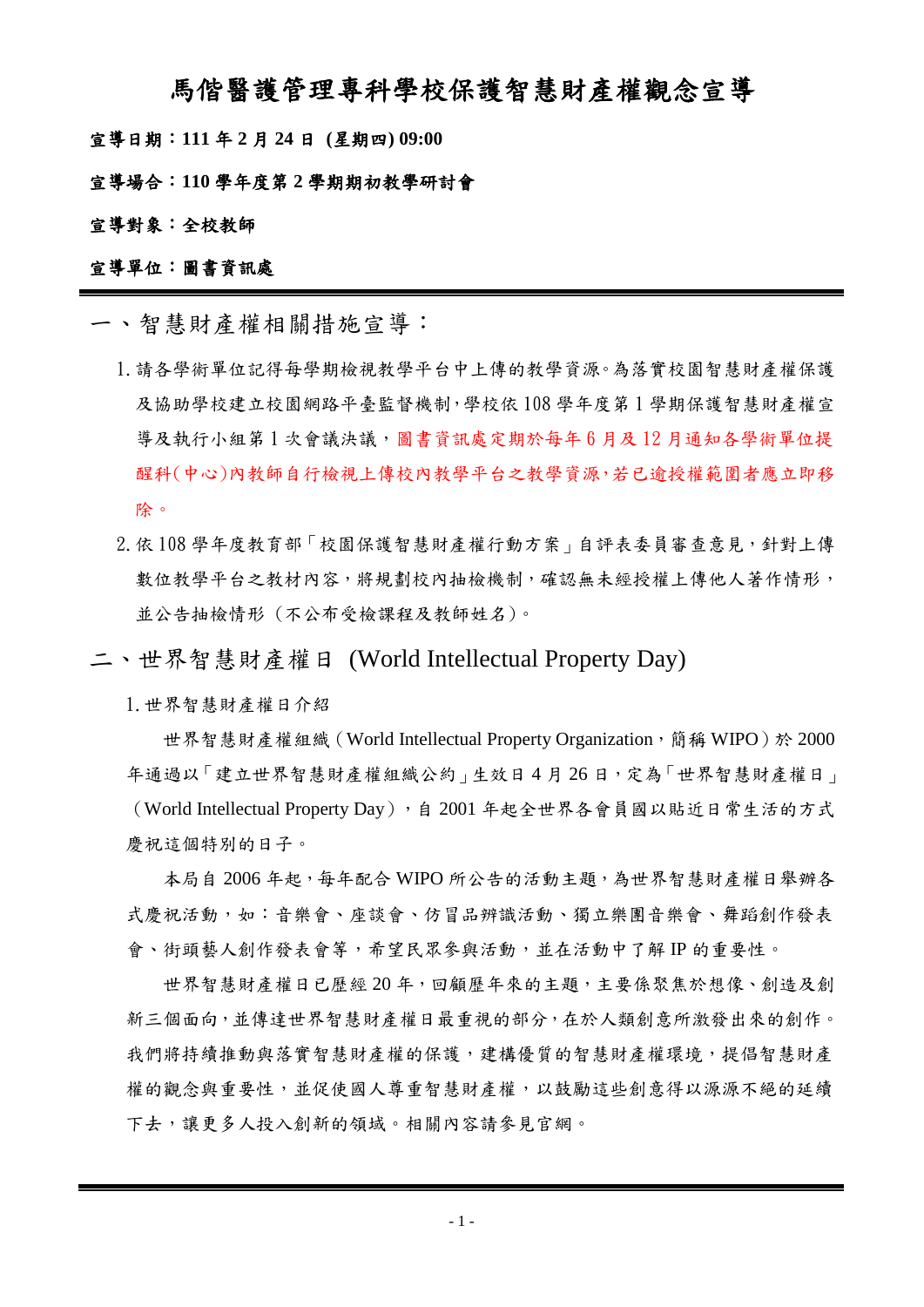## 馬偕醫護管理專科學校保護智慧財產權觀念宣導

宣導日期:**111** 年 **2** 月 **24** 日 **(**星期四**) 09:00**

宣導場合:**110** 學年度第 **2** 學期期初教學研討會

## 宣導對象:全校教師

## 宣導單位:圖書資訊處

\*文章來源:經濟部智慧財產局「世界智慧財產權日介紹」:

<https://www.tipo.gov.tw/tw/cp-918-890854-d31a5-1.html>

2. World Intellectual Property Day – April 26, 2022

IP and Youth: Innovating for a Better Future

"Across the globe, young people are stepping up to innovation challenges, using their energy and ingenuity, their curiosity and creativity to steer a course towards a better future. This year, the World Intellectual Property Day 2022's theme focuses on IP and Youth innovating for a Better Future. We explore how these innovative, energetic and creative minds are driving positive change."

全球各地年輕人正在加緊迎接創新挑戰,運用他們的精力和聰明才智、好奇心和 創造力來引領通往更美好未來的道路。2022 年世界智財權日的主題聚焦於智慧財產權 和青年創新,共創美好未來。我們探索這些創新、充滿活力和創造性的思想是如何推 動積極的變化。

資料來源: WIPO, World IP Day:<https://www.wipo.int/ip-outreach/en/ipday/>